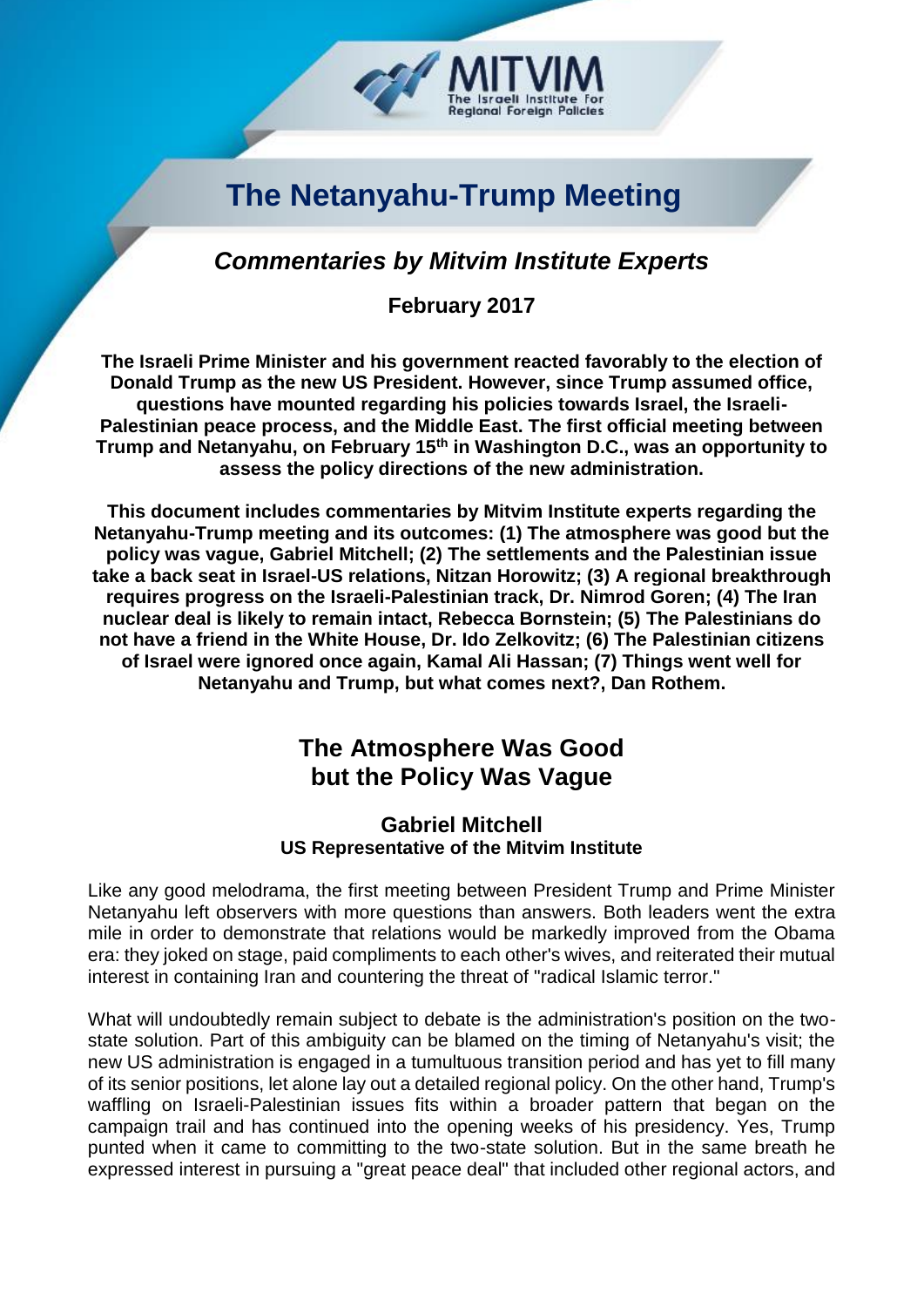asked that Israel exert self-control when it came to settlement expansion (which happened to be a reiteration of multiple statements he has made in the past).

Trump's vagueness helps Netanyahu in the short run. He can now return to Israel claiming that the new US administration will support Israel in ways that Obama never did, and in doing so deflect pressure from within his coalition. It also offers a window during which Israeli and American officials can focus on other points of interest rather than the peace process.

At the same time, Netanyahu knows that his new friend in the White House may make unpredictable and difficult demands in the future. He also knows that Trump's lack of clarity will be used by radical elements in both Israeli and Palestinian societies to advance their own interests, which could produce potentially harmful consequences, and will likely seek to iron out some of these questions in the coming months.

### **The Settlements and the Palestinian Issue Take a Back Seat in Israel-US Relations**

#### **Nitzan Horowitz Policy Fellow at the Mitvim Institute, International Affairs Commentator, and Former Member of Knesset**

President Trump and Prime Minister Netanyahu did not meet in Washington to discuss the settlements and Israel's Regularization Bill. While these issue stir a heated debate in Israel, they now play a much more marginal role in Israel-US relations.

The Trump Administration has yet to shape its Middle East policy, as is evident by the occasionally contradictory messages coming out of the White House. Nevertheless, it is clear that the new administration has a different approach than its predecessor to the Israeli-Palestinian conflict. Trump does not intend to impose a solution to the conflict, nor is he planning to support international steps to do so at the UN. He will most likely limit his engagement on the issue.

Recent reports from Washington, as well as statements by top officials there, indicate that there are new understandings between the Israeli and American leaderships. Both sides share a lack of urgency towards an Israeli-Palestinian deal, let alone towards implementing the two-state vision. Apparently, they are both satisfied with the continuation of the status quo, in one form or another. There are no more harsh American condemnations of Israeli settlements, and no US pressure is put on Israel to change its policies. On the other hand, the US also refrains from supportive statements regarding settlement expansion or other steps taken by Israel.

This situation is convenient for Trump, as he takes his first steps in the international arena. It is also convenient for Netanyahu, who enjoys sympathy in Washington without fanfare that would increase pressure from the Israeli right to annex territories and establish new settlements. As far as Trump and Netanyahu are concerned, Israel will avoid provocations and the White House will avoid condemnations.

The Israeli-American dialogue will now shift to other crucial strategic issues, on which Israel seeks clarifications and support from the US. First and foremost, policies vis-à-vis Russia. Israel is closely monitoring the Trump-Putin relationship, and wants to ensure that any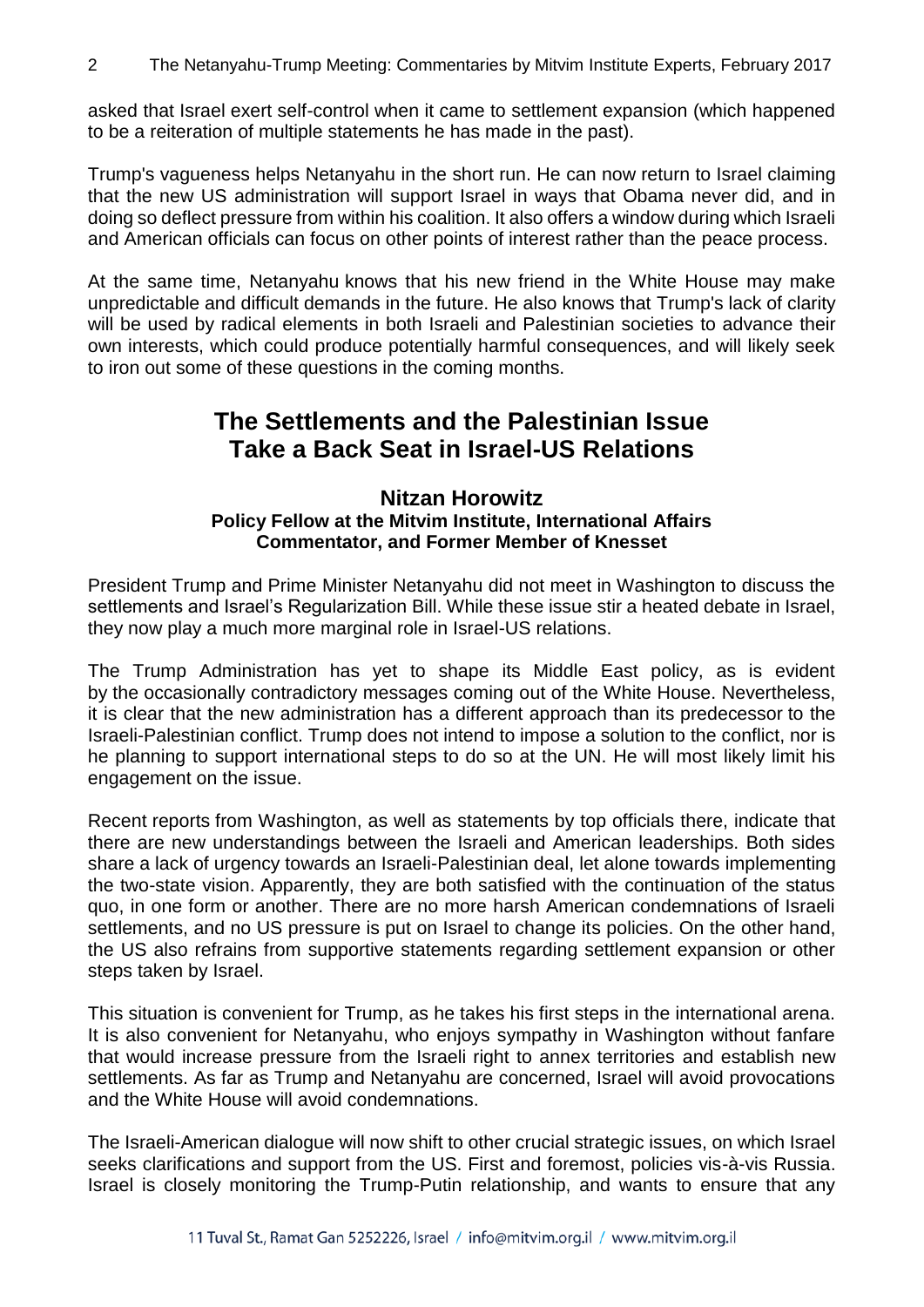agreement between the two leaders on issues like Syria and Islamic terror will take Israel's interests into account. Israel is eager to know which policies Trump will implement on Iran, and on the fate of the nuclear deal. Moreover, both Israel and the US are seeking to advance relations with the major Sunni states – Egypt and Saudi Arabia – as a counterweight to Iran.

The Palestinian issue does not top the Israeli-American diplomatic agenda, and is unlikely to be prioritized above other strategic issues of higher importance to both countries. In light of this reality, and of the major questions surrounding Trump's administration and personality, Israel should adopt a cautious approach when engaging with the new US President.

### **A Regional Breakthrough Requires Progress on the Israeli-Palestinian track**

#### **Dr. Nimrod Goren Head of the Mitvim Institute and Lecturer for Middle Eastern Studies at the Hebrew University of Jerusalem**

Prime Minister Netanyahu succeeded in injecting his regional approach into the policy vacuum that characterizes President Trump's first weeks in office. Since 2014, Netanyahu has declared at home and abroad that a breakthrough in ties between Israel and neighboring Arab states is possible, even without progress in the peace process with the Palestinians. Reality, however, paints a different picture.

Progress on the Palestinian issue was a prerequisite for any major breakthrough that ever took place between Israel and the Arab world. The signing of the peace treaty with Egypt was dependent on Israeli-Egyptian agreement over the autonomy plan for the Palestinians. The peace treaty with Jordan was reached only after Israel and the PLO signed the Oslo Accords. The Arab Peace Initiative, first published 15 years ago, emphasizes this fact in clear terms. It offers Israel normal relations with the entire Arab world, but only after an Israeli-Palestinian peace treaty is reached.

The regional approach that Prime Minister Netanyahu is advancing challenges this reality, and attempts at flipping the sequence – calling for improved Israeli-Arab ties first, and progress with the Palestinians later. It is true that Israel currently enjoys better ties than in the past with some Arab countries. There is increased security coordination, the relations that do exist are becoming more visible to the public, and new channels for dialogue and cooperation have been put in place. These are positive developments, which derive from the changes occurring in the Middle East in recent years and from the emergence of joint strategic interests. They emphasize the existence of a historic regional opportunity for Israel to reshape its relations in the Middle East.

Some Arab countries are motivated to increase even further their cooperation with Israel, and to expand them to civilian – and not only security – issues. However, the transition from Israeli-Arab relations, which mostly take place behind the scenes and focus on security coordination, to actual normal and visible relations has not yet happened, and is unlikely to happen without progress on the Israeli-Palestinian track.

Arab leaders emphasize this in private meetings as well as in public statements. They see the Netanyahu approach as one that contradicts the Arab Peace Initiative, which they are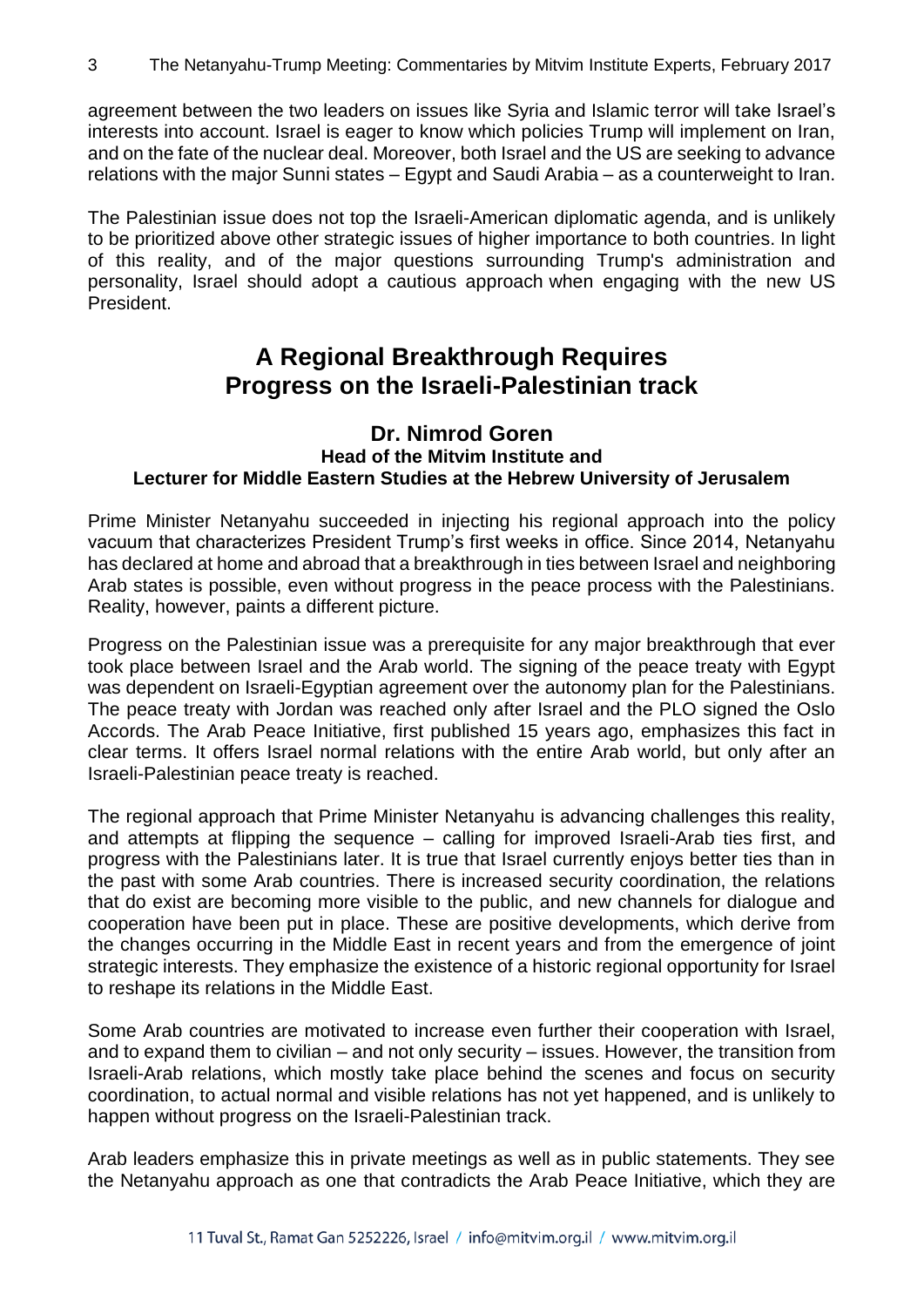committed to, and which cannot be accepted by their own publics. John Kerry tried to convince Arab leaders to take some steps towards normalization with Israel even before an Israeli-Palestinian breakthrough, and this was rejected. Kerry highlighted this in his final speech before leaving office.

The steps that Trump is likely to take in order to strengthen US relations with Egypt and Saudi Arabia may lead to increased security coordinations between these states and Israel. But in order to fulfill the opportunity for a new era in Israeli-Arab relations, progress towards a two-state solution to the Israeli-Palestinian conflict is required. This is what the Arab world requests in return. It is also an Israeli interest, even if it is not on Trump's priority list.

If the Israeli government maintains its rejectionist policy towards the peace process, the regional opportunity will be missed. The upcoming annual summit of the Arab League, to be held in Jordan in March, will be an opportunity for Arab leaders to remind both the Israeli Prime Minister and the US President of this reality.

### **The Iran Nuclear Deal Is Likely to Remain Intact**

#### **Rebecca Bornstein Researcher at the Mitvim Institute and Editor of Mitvim's publication series on US policies towards Israel and the Middle East**

The first meeting between Trump and Netanyahu must be analyzed in the broader context of the new administration's national security team. The meeting took place the day after former National Security Advisor Michael Flynn, who was heavily involved in preparations, resigned over undisclosed discussions with Russian officials during the campaign. The administration faces heightened concern over its ties to Russian intelligence, and Flynn's departure leaves the administration's foreign policy and national security team unusually shallow. This is increasingly salient in light of Trump's break with the longstanding US policy commitment to the two-state solution, and ambiguity over his intended policies in the region.

Unlike previous administrations, Trump articulated no clear vision towards Israeli-Palestinian peace, and confirmed that he has no specific commitment to the two-state solution, so long as Israelis and Palestinians agree on an alternative. His emphasis on direct, bilateral negotiations over international action was overshadowed by his enthusiasm towards a broader, regional approach towards peace. Regional interest in the two-state solution, however, remains strong.

Netanyahu's comments on Israeli security control over the entire West Bank also appear incompatible with a regionally accepted vision of peace. In any case, aspirations towards a larger, regional configuration will buy time for both the US and Israel, and will legitimize Trump's walkback of his campaign promise to relocate the US Embassy to Jerusalem, as such a move would undermine goodwill between Israel and the Sunni states.

On Iran, the Trump-Netanyahu press conference provides the clearest benchmark yet on the durability of the nuclear deal and the likelihood that the US will remain committed to its enforcement, even though broader US-Iranian relations remain volatile. Despite being two of the biggest critics of the deal (Netanyahu strongly opposed negotiations at every phase, and Trump campaigned on a commitment to dismantle it) neither raised the possibility of the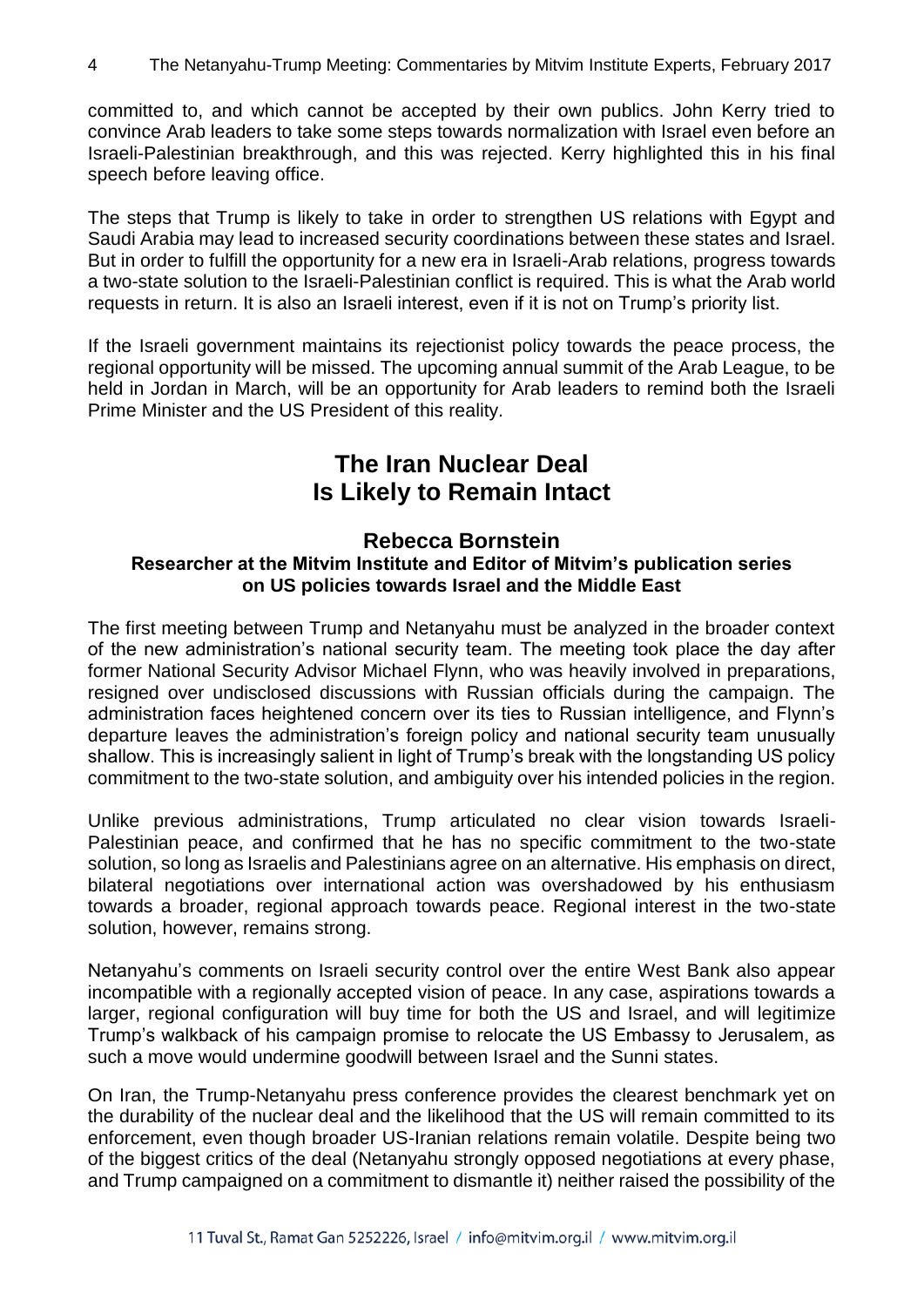US abandoning or renegotiating it. This indicates that Trump will heed the advice of Defense Secretary James Mattis, as well as the assessments of American and Israeli security officials, and continue to enforce the deal.

Countering Iran will be a major theme of future US-Israel discussions, and pushback is likely to focus on strict enforcement of the nuclear deal, and tougher sanctions on Iranian officials over ballistic missile tests and terrorist financing. Still, Trump's unpredictability has the potential to send US-Iran relations into a tailspin, especially in the absence of a strong national security team capable of producing cogent policy proposals towards the region.

## **The Palestinians Do Not Have a Friend in the White House**

#### **Dr. Ido Zelkovitz Policy Fellow at the Mitvim Institute and Head of Middle Eastern Studies at Yezreel Valley College**

Netanyahu's meeting with Trump confirmed Palestinian concerns about the new American administration, and reinforced the perception that the White House will not be seeking their friendship.

Over the years, Abbas remained committed to promoting Palestinian interests through diplomatic activity that focused on building international support for a future state based on 1967 borders. However, the Netanyahu-Trump meeting indicated to the Palestinians that this US government will make it more difficult for them to pursue this route, and that they should not expect US-sponsored negotiations in the near future.

Several Palestinian fears appear to have become reality: that the Trump administration would adopt an isolationist policy, that it would avoid pressuring Israel to advance the peace process and halt settlement construction, and that it would not invest many resources in solving the Israeli-Palestinian conflict.

In light of these developments, the Palestinian Authority can be expected to continue its diplomatic work through channels that it believes can counterbalance the Trump administration's policies. This could take the form of closer engagement with key European states, Russia, Jordan and Egypt, and perhaps with the legal institutions of the United Nations. The challenge posed by the Trump administration may also contribute to rapprochement between Fatah and Hamas, and increase the feasibility of an accord between them.

The broader strategic framework set by the Oslo Accords created a system of economic interdependence and security between Israel and the Palestinians that stabilizes their relationship, even if it has not yet led to the realization of the two-state vision. However, the Palestinian Authority's inability to recruit the US to spearhead a meaningful political process, coupled with the arrival of a new administration that seeks to reduce the prospects of that process, places Palestinian leadership in a serious dilemma. It is now caught between the non-violent approach of Abbas and the desire of the Palestinian street to engage in a popular struggle that – in the absence of a political process – could quickly become violent.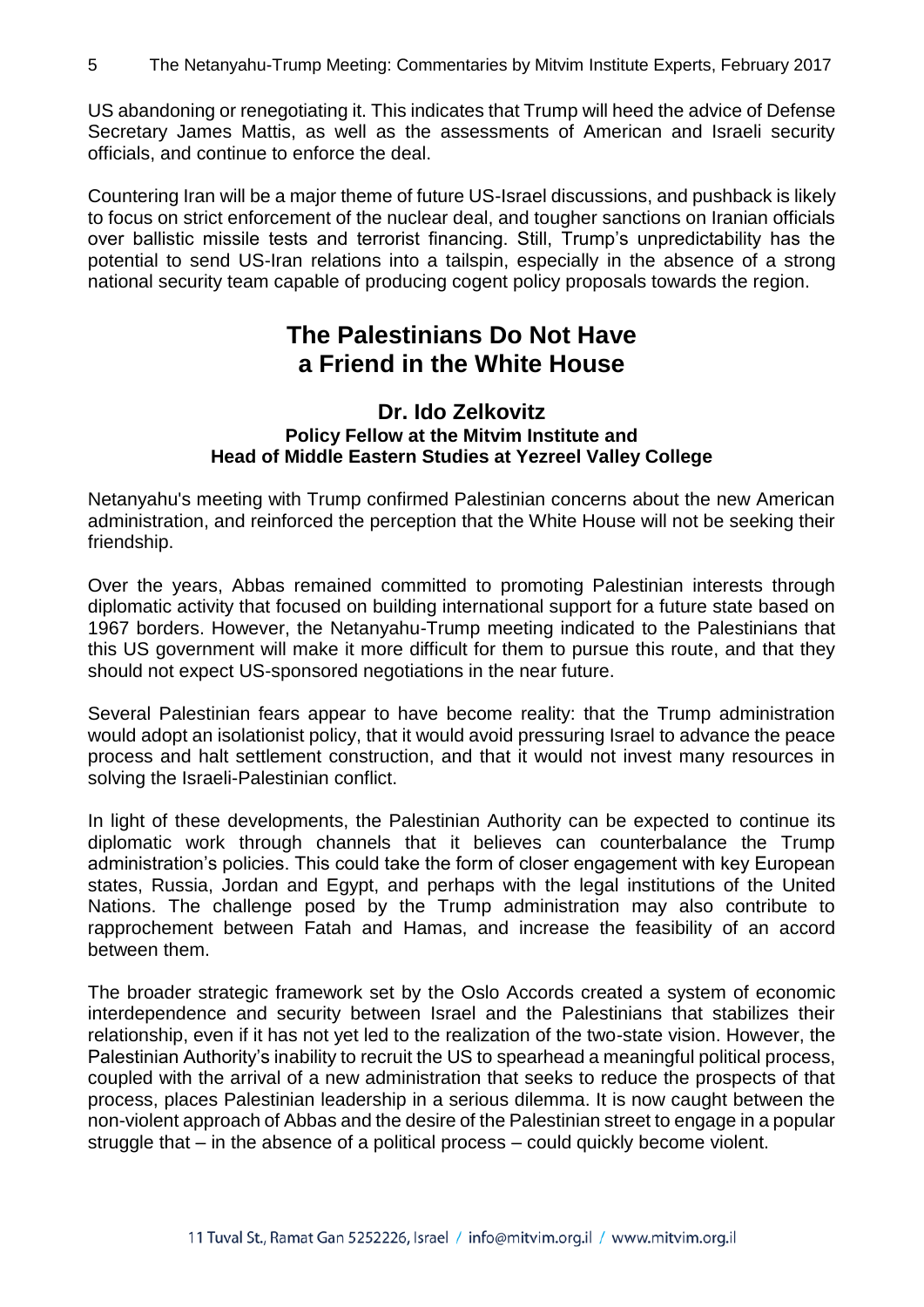## **The Palestinian Citizens of Israel Were Ignored Once Again**

#### **Kamal Ali Hassan Policy Fellow at the Mitvim Institute and Lecturer at the Open University**

The positive atmosphere that characterized the Netanyahu-Trump meeting highlighted their choice of a regional track towards peace. The significant transformations in the Middle East are creating, in their eyes, joint interests between Israel and other regional countries. In light of this, Trump and Netanyahu believe it should be possible to make progress towards a comprehensive regional peace deal.

In their remarks, Trump and Netanyahu referred to the values of democracy, freedom, and human rights as the basis for the special relationship between Israel and the US. However, these values should guide Israel and the US not only in their bilateral relations, but also in their conduct with the Palestinians and Middle Eastern countries.

The fact that neither Netanyahu nor Trump made any reference in their remarks to the Palestinian minority in Israel contradicts their statements about the importance of democracy and the regional approach to resolving the Israeli-Palestinian conflict.

Not only are the words spoken on such occasions important; what is not said is of equal importance. And, once again, the Palestinians citizens of Israel were ignored. Their distress was ignored, the challenges that their ongoing exclusion and discrimination by the establishment pose to Israeli democracy were ignored, and their vast potential to contribute to the advancement and achievement of any regional agreement was also ignored.

### **Things Went Well for Netanyahu and Trump, but What Comes Next?**

#### **Dan Rothem Senior Research Consultant, The S. Daniel Abraham Center for Middle East Peace**

There was much in common between Trump and Netanyahu as they held their first official meeting. Both leaders lead a tense — at times outright confrontational — relationship with their respective national security apparatus, the judiciary, and the media. And both enjoy a dominant hold on power all while suffering from political weakness vis-a-vis their publics.

The two wisely chose to hold their press briefing before the meeting. It is easier to put on a friendly show before gaps are explored in full. On substance, three things stood out at the press briefing:

First, on Israel-Palestine, both leaders lack a clear grasp on where they want to go; Trump's ignorance and Netanyahu's chronic indecisiveness lead observers to see both a retraction from and a qualified affirmation of a two-state vision.

Second, on the regional Israeli-Arab approach, both leaders seem to view the regional track as a potential breakthrough. But they are likely to run into the same dead end that derailed